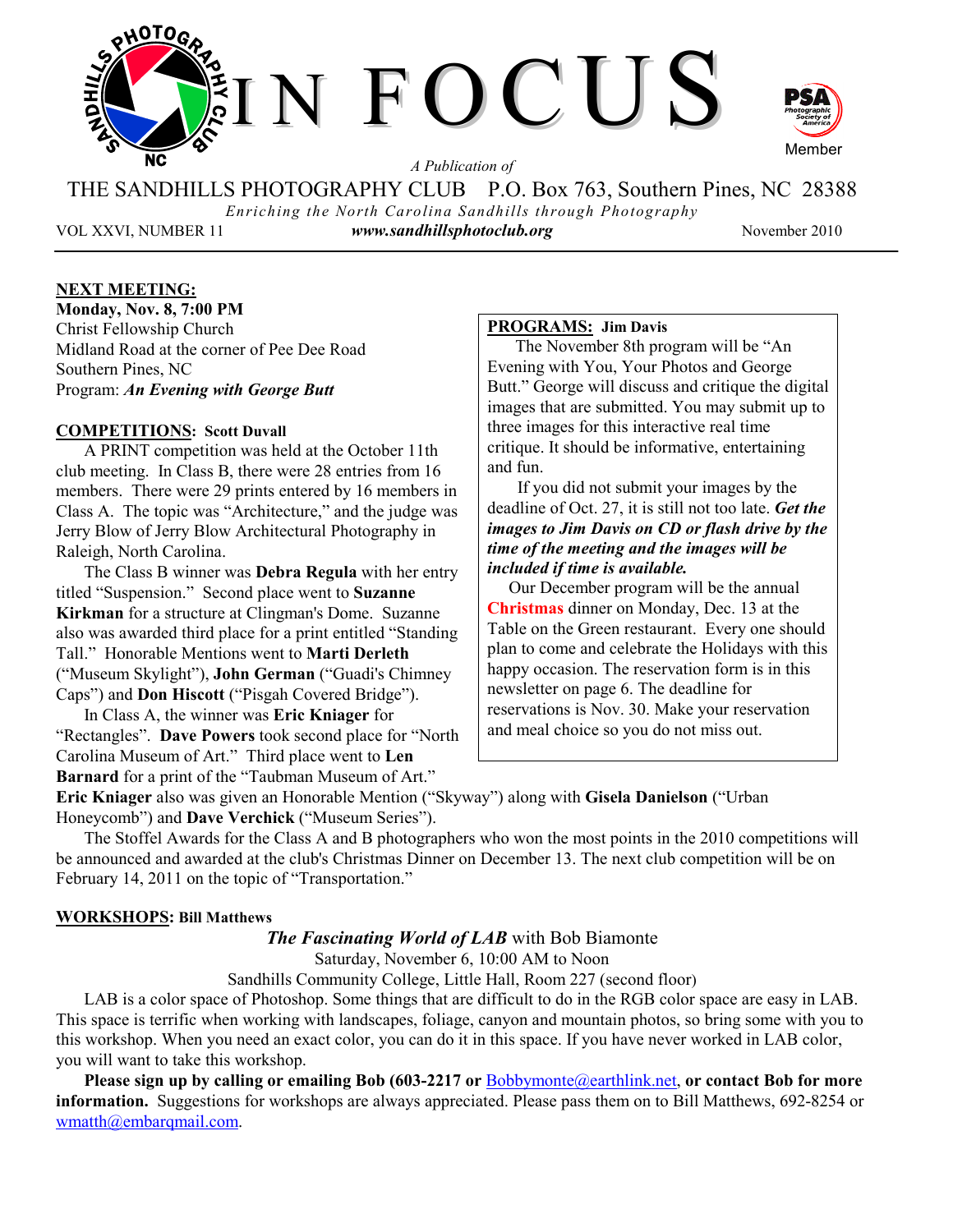### **PRESIDENT'S MESSAGE: Len Barnard**

## **Be Respectful of the Christ Fellowship Church Property**!

 At our last meeting, some of our members, rather than parking on the paved surface, parked on the grass resulting in broken and damaged lawn sprinklers. The next day I called Mr. Clary, my contact, as I understood he had been very upset Monday night when he requested the cars to be moved. Upon my return from our Fall Field trip I met with Mr. Clary and Pastor Thyme on Tuesday morning and was very disappointed to learn that this was not the first time that our members have abused Christ Fellowship Church property by parking on their grass and pine straw where they have sprinklers. After some discussion, I paid the Christ Fellowship Church \$50 to cover the cost of damage and repair and promised to take steps to prevent this from happening again. At this price and history I sincerely think they were being gracious to us.

 I do not know for sure who the members were, only a description of the two vehicles. However, I hope those two individuals will step forward and pay the SPC their share as the Club has already reimbursed me for the \$50.

 Now, how do we insure that this never happens in the future? For next year, I have volunteered to act as parking security, but can we have a volunteer to monitor the parking for November 2010 as I need to be inside preparing for our meeting. Can we also have volunteers to assist me next year? We have had a great relationship with Christ Fellowship for approximately four years. Their church fits our needs and hopefully it is beneficial to all parties so please be respectful of their property.

 Jim Davis and I recently visited the Church to determine the number of parking spaces. They have a total of 51 parking spaces, six near the church, 22 in the lot just a few steps back and 23 parking spaces back behind the kindergarten building. I realize the back 23 parking spaces are not as convenient, but if that is a problem, arrive earlier for the meeting. Another idea would be to car pool. There is no reason to park on the grass or pine straw as there are sufficient parking spaces for our attendance. I am attaching a Google map of the church and parking spaces so as to enlighten you as to the location of the additional parking. So **please** only park on the paved surface and not on the grass nor on the pine straw.

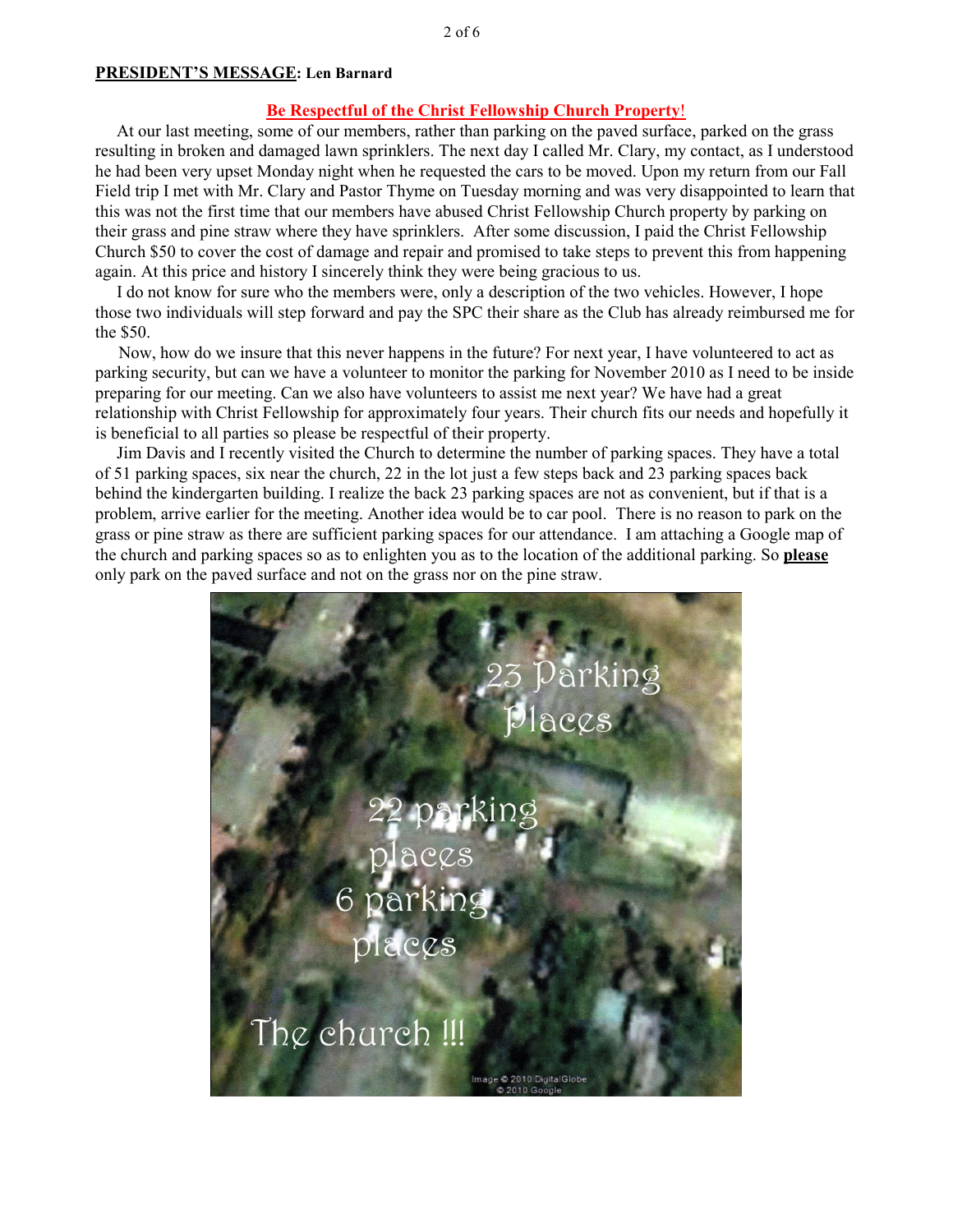### **MEMBERSHIP: Alison Earl**



 As of the October 2010 meeting we are at **111** paid members, along with our five honorary members, bringing us to **116!** 

**NEW MEMBERS:** Joining us at the October meeting was returning member **Kelly Peckels** and new member **Jeanmarie Schubach**. We welcome them both.

Jeanmarie Schubach considers herself to be a complete newbie with a new toy! She has a Nikon D5000, a gift after she expressed an interest in photography! Her favorite subjects are landscapes, architecture and kids. She has lived here for nine years, coming from Boise, Idaho, with her focus being a caregiver to her mother,

who passed in February. She is very excited about becoming a part of our club and is looking forward to participating in our events.

**NOTE:** Not sure how many of you realized at the October meeting, of the five guests we had, **THREE** of them were from the West Coast and beyond! Who would've thought that coming from **Oregon** (*Carol Leigh*) or **California** (*Dr. Robert Patton*) you *wouldn't* be the person that traveled the farthest? Brady Smith's mother-in-law from **Alaska** (*Kathi Duncan*) definitely trumped all. We thank them all for joining us and hope to see them again.

| It's Membership Time for 2011!<br>2011 MEMBERSHIP COUPON FOR DUES:                                                                                    |                               |      |                     |  |  |  |
|-------------------------------------------------------------------------------------------------------------------------------------------------------|-------------------------------|------|---------------------|--|--|--|
| Couple:<br>Single:<br>Student:                                                                                                                        | \$60.00<br>\$45.00<br>\$20.00 | 2222 | Renew<br><b>New</b> |  |  |  |
| Name 1:                                                                                                                                               |                               |      |                     |  |  |  |
| Name 2:                                                                                                                                               |                               |      |                     |  |  |  |
| Address:                                                                                                                                              |                               |      |                     |  |  |  |
|                                                                                                                                                       |                               |      |                     |  |  |  |
| F-Mail:                                                                                                                                               |                               |      |                     |  |  |  |
| Telephone:                                                                                                                                            |                               |      |                     |  |  |  |
| Make checks payable to Sandhills Photography Club<br>and mail to: Sandhills Photography Club<br>Treasurer<br>P.O. Box 763<br>Southern Pines, NC 28388 |                               |      |                     |  |  |  |

It's that time again! **Dues for 2011** are being accepted by our Treasurer, **Dave Verchick**. Please make your checks out to Sandhills Photography Club (*not* Dave! ☺), mark them **DUES 2011** and mail them to: PO Box 763, Southern Pines, NC 28388. Remember the new dues are \$60 for a couple/family and \$45 for a single membership.

 The form is **not** necessary if all your information is the same. **IF** any of your information has changed, **EITHER** complete the form and include it with your check **or** email your new information to **Alison Earl** at theearls@nc.rr.com.

| <b>LIBRARY: Gisela Danielson</b>                                                          |  |  |  |
|-------------------------------------------------------------------------------------------|--|--|--|
| <b>LIBRARY CLOSE OUT</b><br>ALL Library books are going to be<br>sold at \$2.00 per book! |  |  |  |
| During the <b>October</b> and                                                             |  |  |  |
| November meetings, our members                                                            |  |  |  |
| will be able to purchase any library                                                      |  |  |  |
| book for \$2.00. The proceeds will go                                                     |  |  |  |
| towards the purchase of a new digital                                                     |  |  |  |
| projector.                                                                                |  |  |  |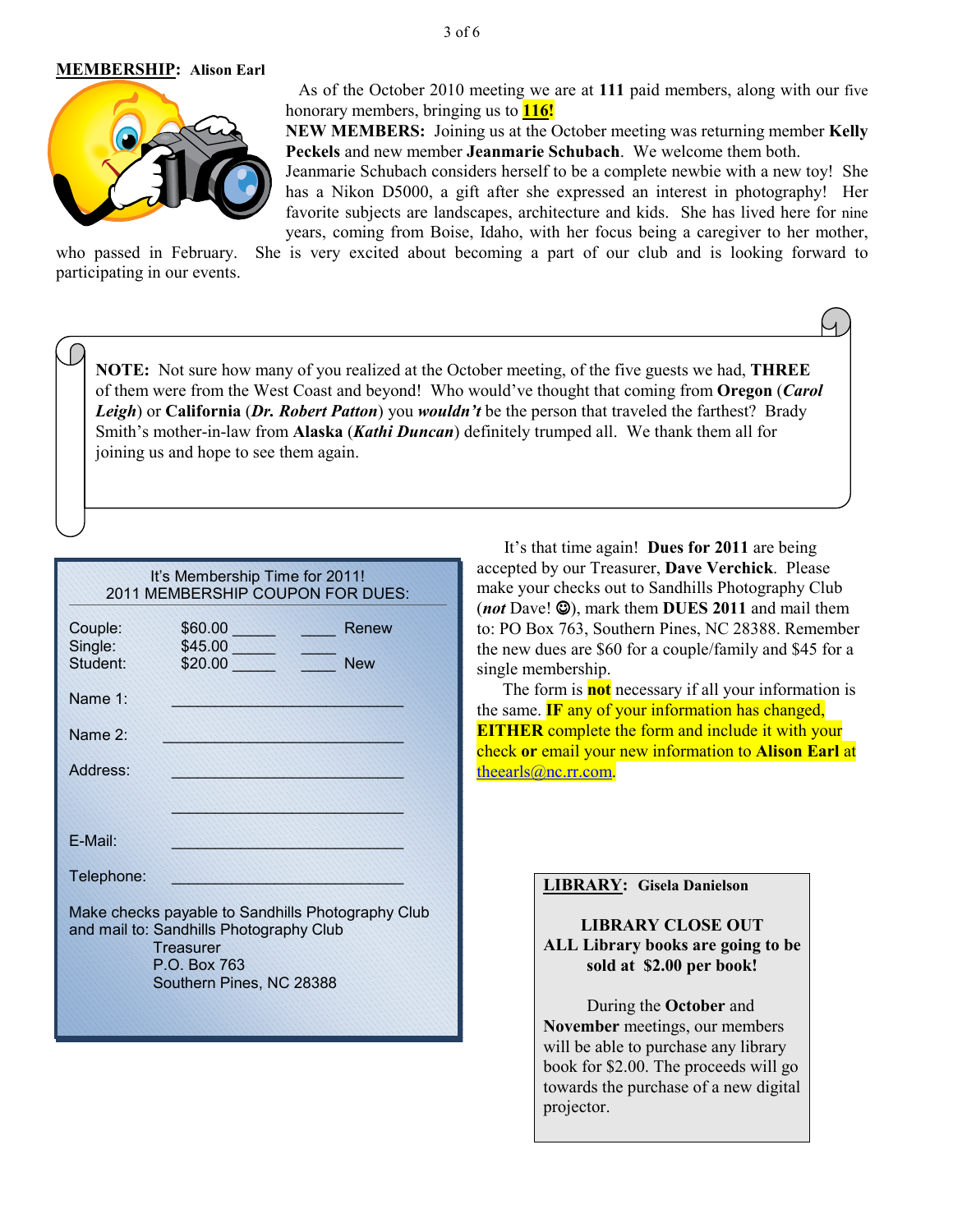## **MONTHLY FINANCIAL REPORT: Dave Verchick**

| Sept. 30, 2010 | Beginning balance | <b>Monthly Financial Report Regular Account</b><br>\$4,988.41 |
|----------------|-------------------|---------------------------------------------------------------|
| Oct. 20, 2010  | Ending balance    | \$5,406.73                                                    |

| <b>2010 SPC Board Members</b> |                               |          |  |  |  |  |
|-------------------------------|-------------------------------|----------|--|--|--|--|
| President                     | Len Barnard                   | 673-2135 |  |  |  |  |
| <b>Vice President</b>         | Jim Davis                     | 673-7017 |  |  |  |  |
| Secretary                     | Tom Reedy                     | 295-2674 |  |  |  |  |
| Treasurer                     | Dave Verchick                 | 246-2080 |  |  |  |  |
| <b>Past President</b>         | Don Hiscott                   | 295-9544 |  |  |  |  |
| Programs                      | Jim Davis                     | 673-7017 |  |  |  |  |
| Competition                   | Scott Duvall                  | 673-1501 |  |  |  |  |
| Exhibitions                   | June White                    | 692-6385 |  |  |  |  |
| Hospitality                   | <b>Bill Sheppard</b>          | 944-1219 |  |  |  |  |
| Publicity                     | <b>Susan Capstick</b>         | 295-1832 |  |  |  |  |
| Workshops                     | <b>Bill Matthews</b>          | 692-8254 |  |  |  |  |
| Newsletter                    | Ann Stephens                  | 673-2091 |  |  |  |  |
| Library                       | Gisela Danielson              | 673-0521 |  |  |  |  |
| PSA Rep                       | Jim Smith                     | 673-4744 |  |  |  |  |
| Membership                    | Alison Earl                   | 215-0316 |  |  |  |  |
| Website                       | <b>Brady Smith</b>            | 947-3946 |  |  |  |  |
| Club Photographer Jim McGill  |                               | 295-6686 |  |  |  |  |
| <b>Field Trips</b>            | Kathy Green (Spring) 525-0190 |          |  |  |  |  |
|                               | Dave Powers (Fall) 692-2539   |          |  |  |  |  |
| Day Trips                     | Mike Stratil                  | 949-6518 |  |  |  |  |
| <b>Scavenger Hunt</b>         | Jill Margeson                 | 673-1497 |  |  |  |  |

 *NEXT BOARD MEETING***: Thursday, Nov. 11, 2:00 PM, Sandhills Community College Horticultural Gardens Visitor Center.** 

## **STOFFEL AWARD – COMING SOON**

The Stoffel Award is only a month away. On December 13, at our dinner meeting, it will be presented to the Class A and B top point recipients of our 2010 competitions.

Who was **Bill Stoffel**? Bill Stoffel was an accomplished photographer and a founder of the Sandhills Photography Club in 1983. He taught Creative Photography at Sandhills Community College for 14 years. Stoffel believed opportunities for arresting pictures are everywhere, and his students learned to see the world in new and creative ways. He said a photographer composes a photograph as an artist does a painting, by using the ordinary to create the unusual. He felt interpreting the most commonplace things through light, the use of lines, selective focus and using intangible qualities in his work, were key to good images. He studied with Dr. Helen Manzer, FPSA, from whom he learned never to waste time on the obvious. He also studied with Freeman Patterson, Ernst Haas and John Shaw, all renowned photographers.

In 2002 Bill started the annual award, and upon his death in 2003, the Club named the award the Stoffel Award. Since Bill's death, the award has been sponsored annually by his wife Kaye Stoffel.

Come join us at the December dinner and see who the recipients are, and hear a lot more about Bill Stoffel, founder of our Club.

## **HOSPITALITY**: **Bill Sheppard**

 The refreshments for the November meeting will be POT LUCK. Each member will bring a SMALL BAG or box of their favorite thing and we will all share much like they did on the first THANKSGIVING meal. With love to all, Bill.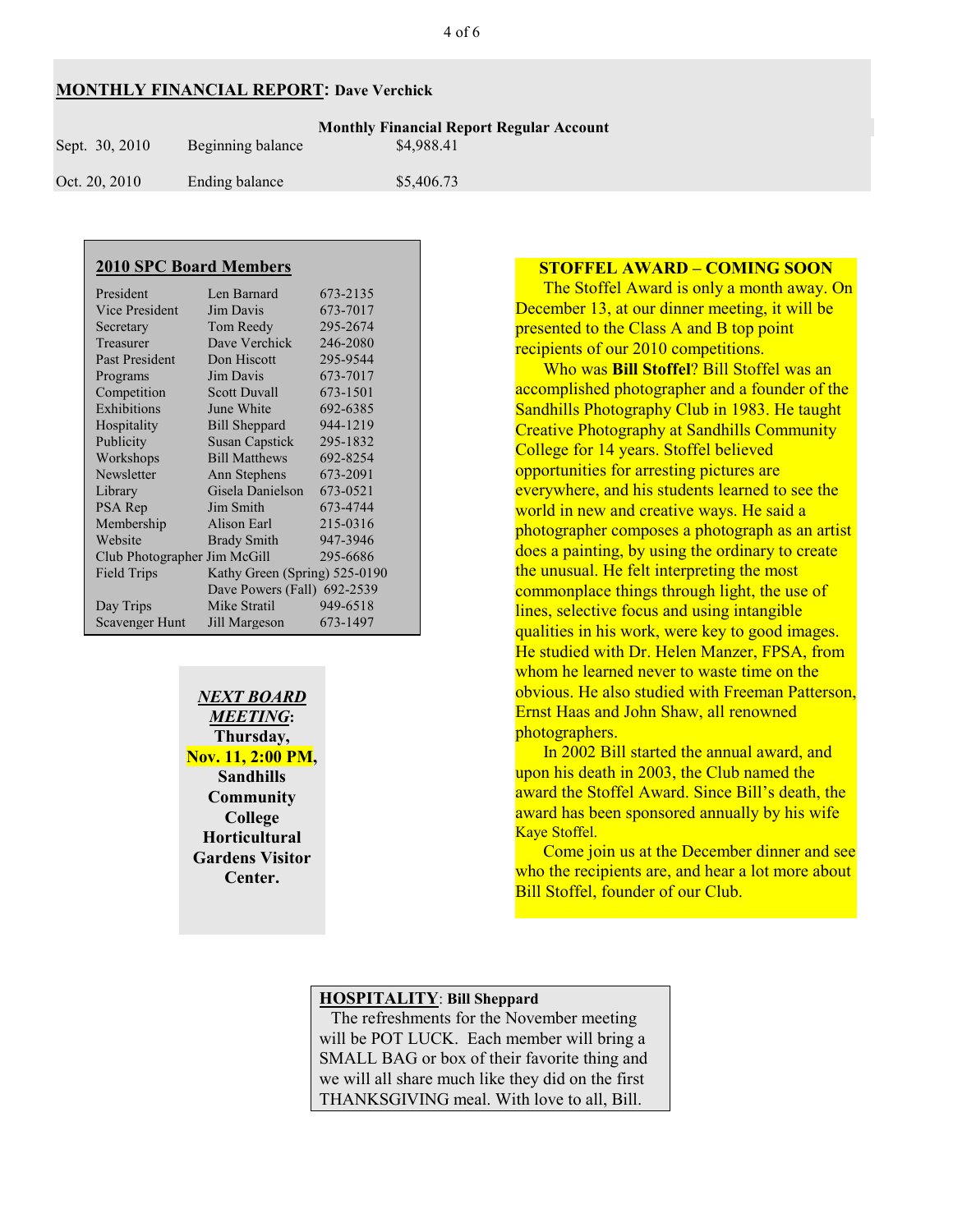### **PHOTO EQUIPMENT CLASSIFIED**

### **FOR SALE - Contact Gisela Danielson at 673-0521, gdanielson@nc.rr.com**

- Canon 40D SLR with EF-S 17-85mm IS USM lens-\$850
- Canon 100mm f/2.8 macro USM lens, almost new—\$350
- Canon 75-300mm f/4-5.6 IS USM telephoto lens, almost new—\$350 Additional 10% discount if purchased together.

### **FOR SALE - Contact Beth Allison at 910-638-5657**

Epson Stylus Photo R1800 printer: highly rated printer. Used only a few times. Price is \$200 or best offer. This includes two (2) sets of cartridges**.** 

Please make offer. Call number above or email Bethallison44@yahoo.com

The Sandhills Photography Club is offering the following equipment for sale:

- One pair Optimus wireless speakers with transmitter, Radio Shack #40-1372. \$18.00 or best offer.
- 1 Kodak Ektagraphic III AM carousel slide projector with 100-150 mm f/3.5 lens. \$35.00 or best offer.

Please contact **Bill Matthews** (692-8254) for more information.

*If you wish to buy or sell photo equipment, send your ad to Ann Stephens at astephens95@nc.rr.com. Ads run for two issues unless you request otherwise.* 

### **FALL FIELD TRIP: Dave Powers**

I just wanted to thank all of the members who joined Cheryl and me in Asheville, NC, for our Fall Field Trip. It was a great success even though the skies kept changing from bright to overcast. It was a great group and I hope that all who joined us had a great time. To the other members, if you can work it into your schedule for 2011, please try to do so. This club not only has great photographers, they are such great fun to travel with.

Thank you to *Carol Leigh* who gave us a great presentation on "How to Set Yourself Apart as a Photographer" with some great tips and some ideas that I have already started to incorporate into my photography. Not only is Carol a great speaker and a great photographer, she is also a great person to be around. I know that I made a new friend being around her. Thank you, Carol, for joining us. Check out her blogspot entry of October 26 (http://carolleigh.blogspot.com/) to get her perspective on traveling with our club members.

Once again, to all who traveled to Asheville, Thank You.